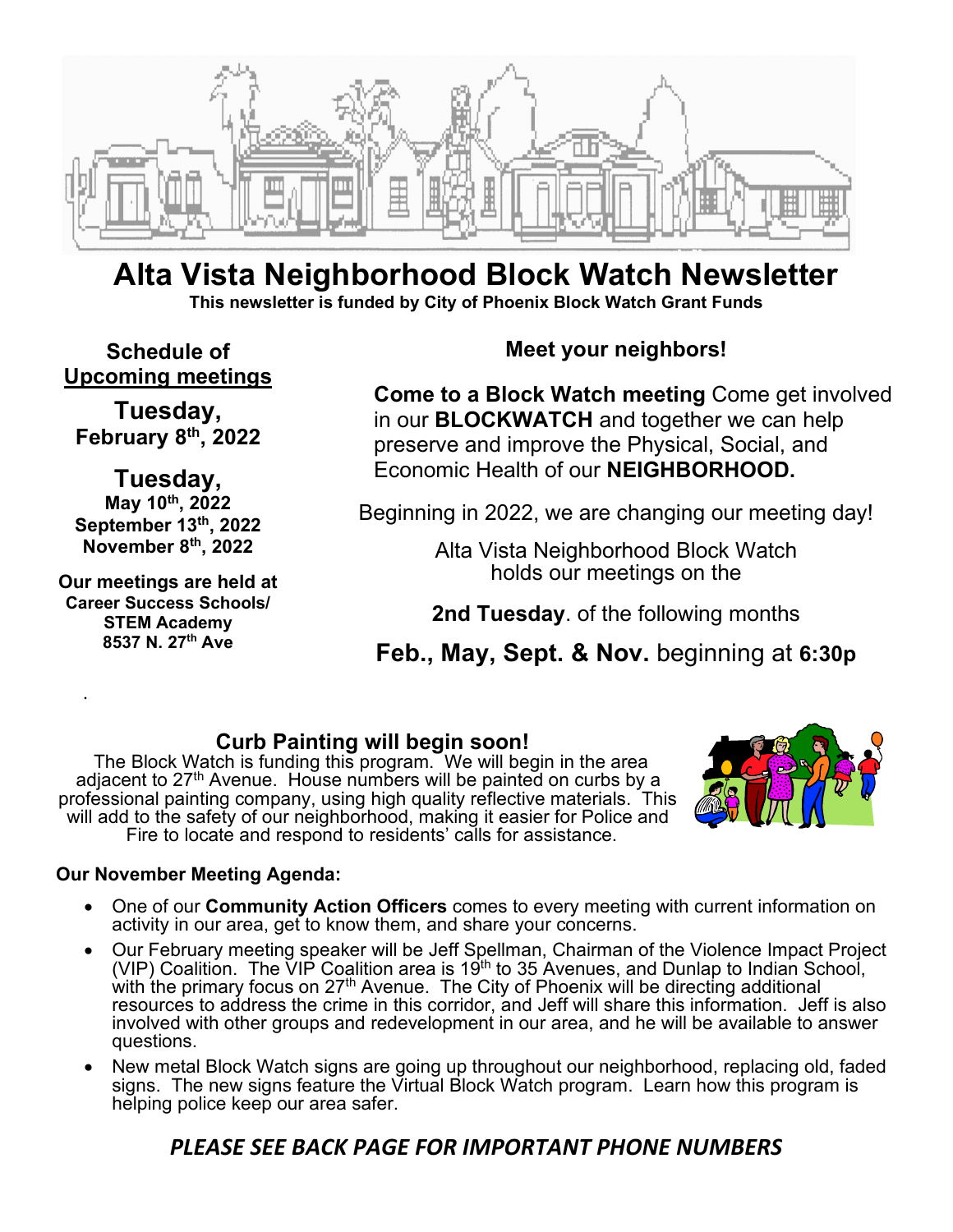

# **Our BULK Trash Zone is number 11**

#### **Next collections will be Placement April 23, 2022 - Collection begins May 2, 2022**

### **Please place items to be picked up out no sooner than April 23rd .**

If you have curbside collection, crews will only pick up piles placed close to the edge of your property, which must be at least 5 feet away from fixed objects. If you have alley collection, place pile along the alley wall. Avoid touching wall and blocking alley access.

### **IMPORTANT REMINDER**

**What is Bulk Trash**: any material that cannot be placed in a refuse or recycling container, such as furniture, large appliances, rugs, mattress, or large amounts of vegetation. Small amounts of vegetation should be bagged and placed in the refuse container. Bulk trash is collected from city-serviced residences four times a year.

**DO:** Follow the dates for bulk trash placement.

- Sweep or rake area after collection, if necessary.
- Securely bag or box all grass, leaves, weeds, twigs and hedge clippings before placing out for bulk trash.
- Cut tree trimmings down to less than 12" in diameter and 4' in length.
- Place broken down cardboard in your recycle container.

**DON'T INCLUDE:** More than 20 cubic yards in your pile, which is similar to the size of a SUV.

- Loose grass, leaves, weeds, twigs and hedge clippings.
- Household hazardous waste (HHW), such as antifreeze, pool chemicals, oil, batteries and paint.
- Tires, any shape or size.
- Appliances that use refrigerants.

For more specific information, visit **Phoenix.Gov/PublicWorks/BulkTrash**

# BLOCK WATCH IMPROVES THE QUALITY OF LIFE WITHIN NEIGHBORHOODS

Block Watches come in all sizes. They can be a few houses in a cul-de-sac to a whole square mile neighborhood. They help to develop a "sense of community" and strengthen and sustain neighborhoods by bringing residents/neighbors together with a common interest.

Every Block Watch starts with one person and their concern for the safety and well-being of themselves and their families. Their motivation may be to meet or get to know their neighbors, to protect the children, to keep property values up by



eliminating blight and graffiti, to stop speeding on the streets by installing speed humps to protect the children, to have peace of mind by discouraging barking dogs and loud parties, and to be safe from crimes like burglary, theft and assault.



We all want to live in a safe and secure environment. Our homes should be safe havens. By rights there should be several layers of protection from the national level to our own neighborhoods. National and state governments provide control of our borders; state and city governments provide police and fire protection, education, and other resources, community member groups provide Phoenix Neighborhood Patrollers and the posting of PNP signs on neighborhood streets;

Block Watch provides neighbors watching out for neighbors; and we provide our own home security alarms, lighting and burglary prevention measures.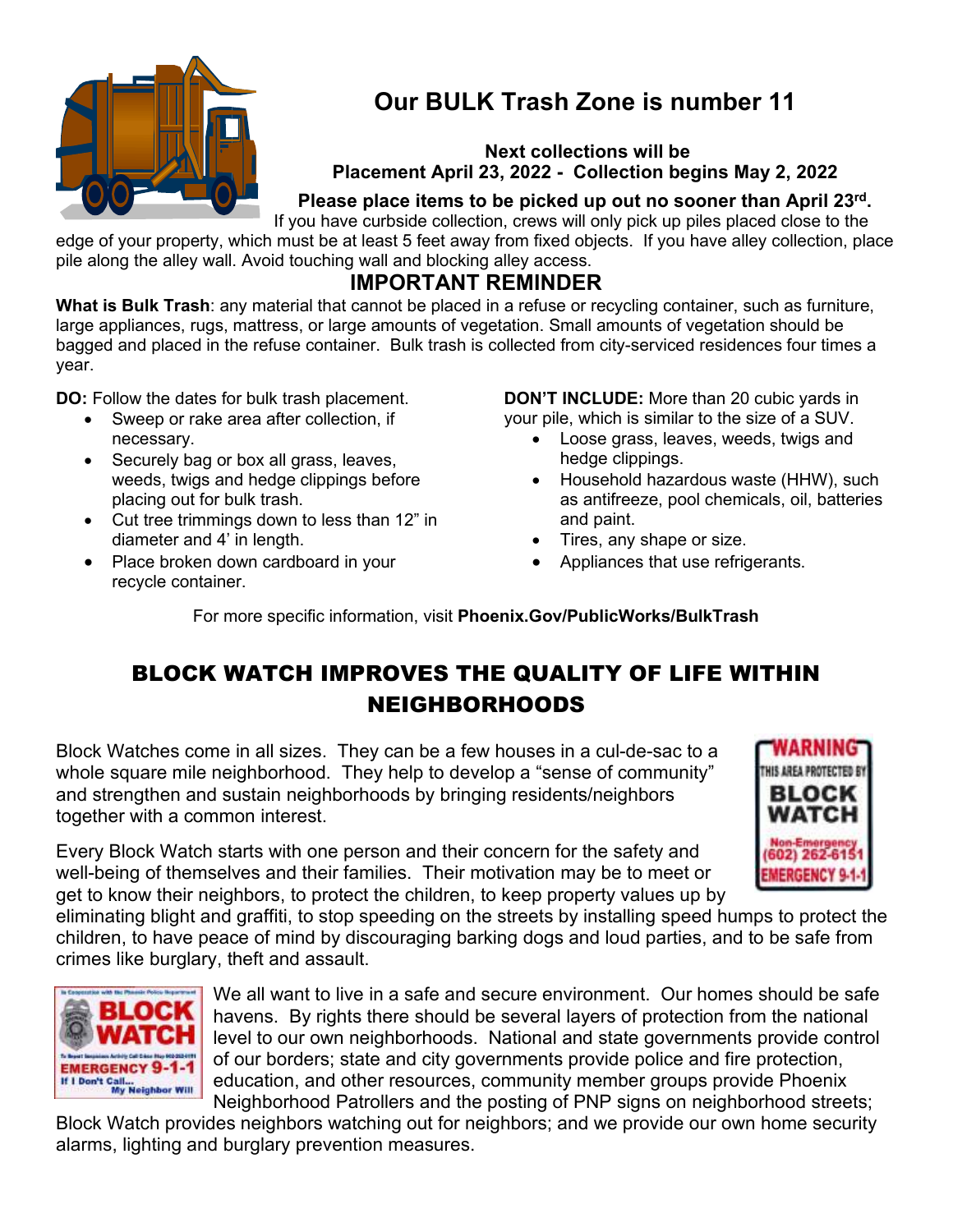#### **Metrocenter Redevelopment Moving Forward!**

Big changes are coming for Metrocenter! In December it was announced that an agreement was made on June 28, 2021 for the purchase of Metrocenter Mall. Although the sale isn't closing until the second half of 2022, Carlyle Development Group (current owner) and the new developer coalition (Concord Wilshire Capital and TLG Investment Partners) reached an agreement to start demolition on the mall ahead of closing. The new developer has formed a strategic alliance with Hines (a huge international real estate investment firm) and plans to invest approximately \$750 million to redevelop the property into a walkable residential and mixed-use, self-contained community.

Here's what's coming:  $\bullet$  2,600+ residential apartments (at different price points)  $\bullet$  Amphitheater  $\bullet$ 100,000 sq. ft. of retail (including services) and restaurants • Pet-friendly parks and green space • Pedestrian and bicycle pathways • Water features • Around 4,100 parking spaces in public parking garages. What will remain at Metrocenter Mall? • Harkins Theaters • Dillard's Clearance Center • Life Storage

And of course, the Walmart Supercenter, Castles 'N Coasters and Cholla Library, while not part of the mall, will still be nearby.

### **Let's Take Pride in Our Neighborhood**!

We have a great neighborhood, with many wonderful people. One of the best things we can do to discourage blight, graffiti and other area crime is to keep our neighborhood looking its best. Litter or garbage, outside storage and clutter, overgrown landscaping, etc makes an area look really "trashy" and blighted. Trashy, blighted areas are prime targets for criminals. It sends a message that people who live there don't care.

While most of us appreciate not having to answer to an HOA, we also know that things can get out of hand quickly if people are not held to some basic standards—those which are in the City of Phoenix ordinances and laws. These Phoenix street standards were created to make neighborhoods safer for pedestrians and drivers and to make them more walkable. With a little awareness and action, our neighborhood can be one of the best areas for walkability!

The spring rains always perk up vegetation in our yards. But don't let weeds get out of control. Remember, grass cannot be taller than six inches.

# WHEN YOU CALL 911 KNOW THE 10 W's

- **What** is your location? GIVE EXACT LOCATION
- **What** happened? WHAT TYPE OF CRIME?
- **When** did this happen?

*(These questions will determine if it is a priority call. Give as much of this necessary information as you can.)* 

- **Was** anyone hurt?
- **Weapons** are there weapons involved?
- **What** manner did they leave or arrive foot, vehicle, bicycle…?
- Who did it? –Suspect description
- **Where** did the suspect go? What direction
- **What** did the suspect obtain? type and amount
- Who is calling? Give your name location and phone number (You can remain anonymous. If you do give your name, the info is redacted from the public record access.)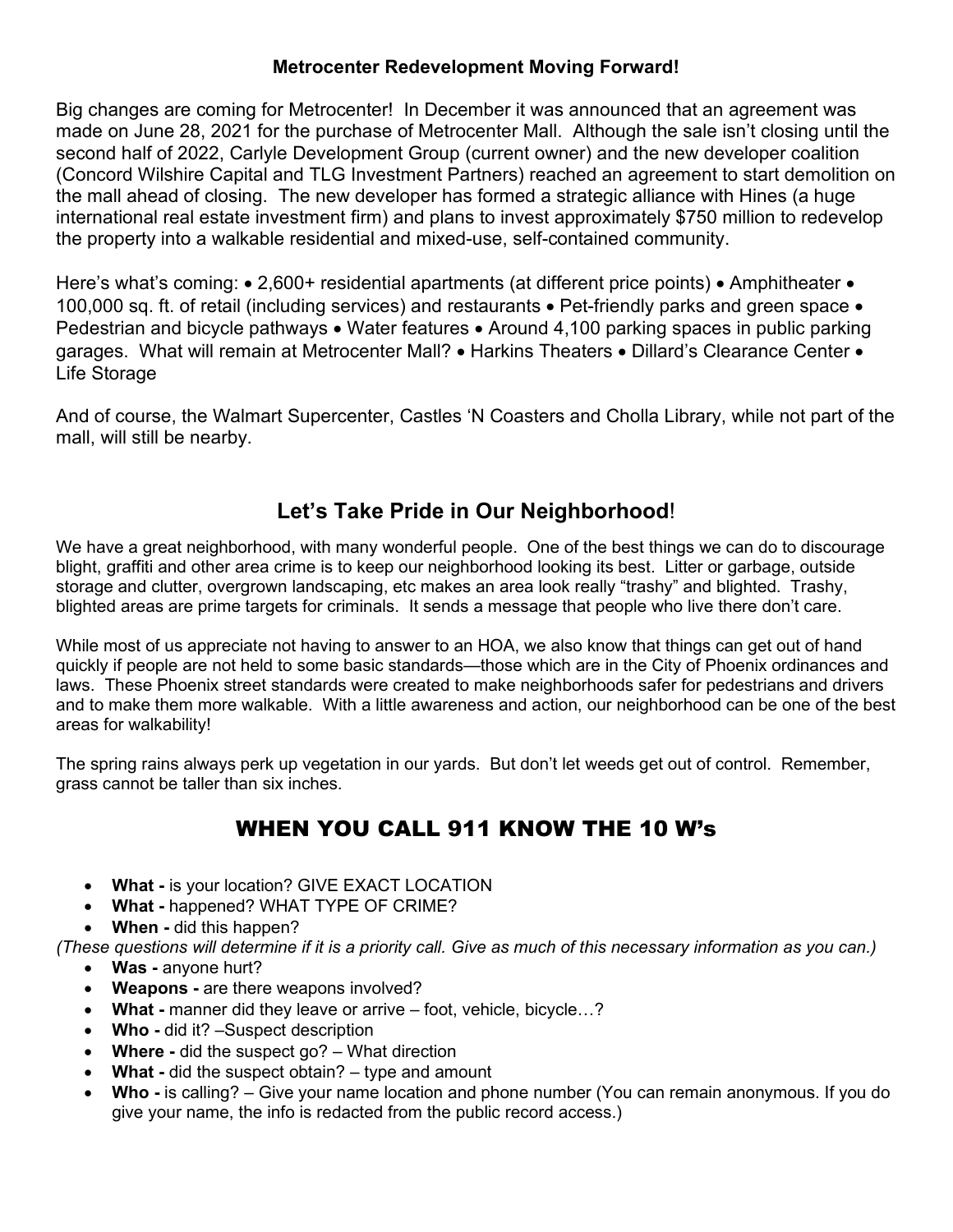#### **CRYPTO — SAME SCAMS, DIFFERENT CURRENCY**

Cryptocurrency such as Bitcoin, Ethereum, and Dogecoin are soaring in popularity these days. Indeed, these virtual currencies, which are not regulated, can lead to profit for some investors. And scammers are more than happy to adapt traditional scams to this new space to try to line their own pockets along the way.

*HOW IT WORKS*: Websites promising huge returns if you invest in crypto with the company. "Celebrities" offering investment opportunities in virtual currency. Online love interests who either ask for financial help via cryptocurrency or seek to convince you to invest in crypto with them.

*WHAT YOU SHOULD KNOW*: Pitches that claim virtual currency investments offer little or no risk are seeking to deceive you. The value of virtual currencies is driven entirely by supply and demand, which can create wild swings that can produce big gains, but also big losses. Most celebrities do not manage their own social media accounts, and those who do typically won't engage directly with fans, especially with unsolicited investment opportunities. "Romance" scams proliferate online, and not only on dating apps. Be wary of those you meet online who seek to grow a personal relationship with you.

*WHAT YOU SHOULD DO*: Understand the risk — even if it's not a scam, cryptocurrency is a new and highly volatile way to invest. Never invest in a virtual currency (or in anything for that matter) at the urging of someone who contacts you out of the blue or whom you have only met online. Never share your "private keys", the long letter-and-number codes that allow you to access your virtual currency, with anyone. Keep them in a secure place.

#### **2021: THE YEAR IN SCAMS**

We look back on 2021 as a year in which COVID continued to be a major player in our daily lives. And the scammers, as always, were ready to pounce, deploying not only new

scams, but adapting tried and true scams to the unsettled times.

*COVID Scams:* As the pandemic has evolved over the course of 2021, the scams associated with it have evolved as well. Bogus "postvaccine" surveys — An email or a text message containing a link to a "post-vaccine" survey promises free rewards if you click the link and provide payment information to cover a small fee. (Don't click links.)

*COVID-19 funeral expense support scams*: A particularly heinous scam emerged earlier this year after the Federal Emergency Management Agency (FEMA) opened up a program offering funds to help with COVIDrelated funeral expenses. Scammers impersonating FEMA contacted individuals offering to help them register for the program — for a small fee, of course. (Government agencies don't operate this way.)

*Unemployment compensation scams:* A massive wave of identity fraud occurred in the form of criminals using stolen identities to file for unemployment compensation. The victim typically only found out when they received a letter confirming their benefits, or received a tax form indicating they had received unemployment. (For help recovering from identity fraud, go to www.identitytheft.gov.)

*Gift Card Payment Scams*: Gift cards are popular and convenient … and not just for gifts. Over the course of 2021, we have seen explosive growth in gift cards being used as a form of payment in scams. A target gets an urgent call from (Social Security, the IRS, your utility company, a tech support company, etc.) claiming a pressing issue needs immediate attention. Convinced of the story, the target agrees to the form of payment requested to address the problem. They go to a specific store, pick up a specific gift card or cards, and load a specific amount of money on them. Then the target, as directed, shares the numbers off the back to pay for the alleged obligation. Once the criminal has the card information, they are able to drain the value of the card within minutes. Anytime anyone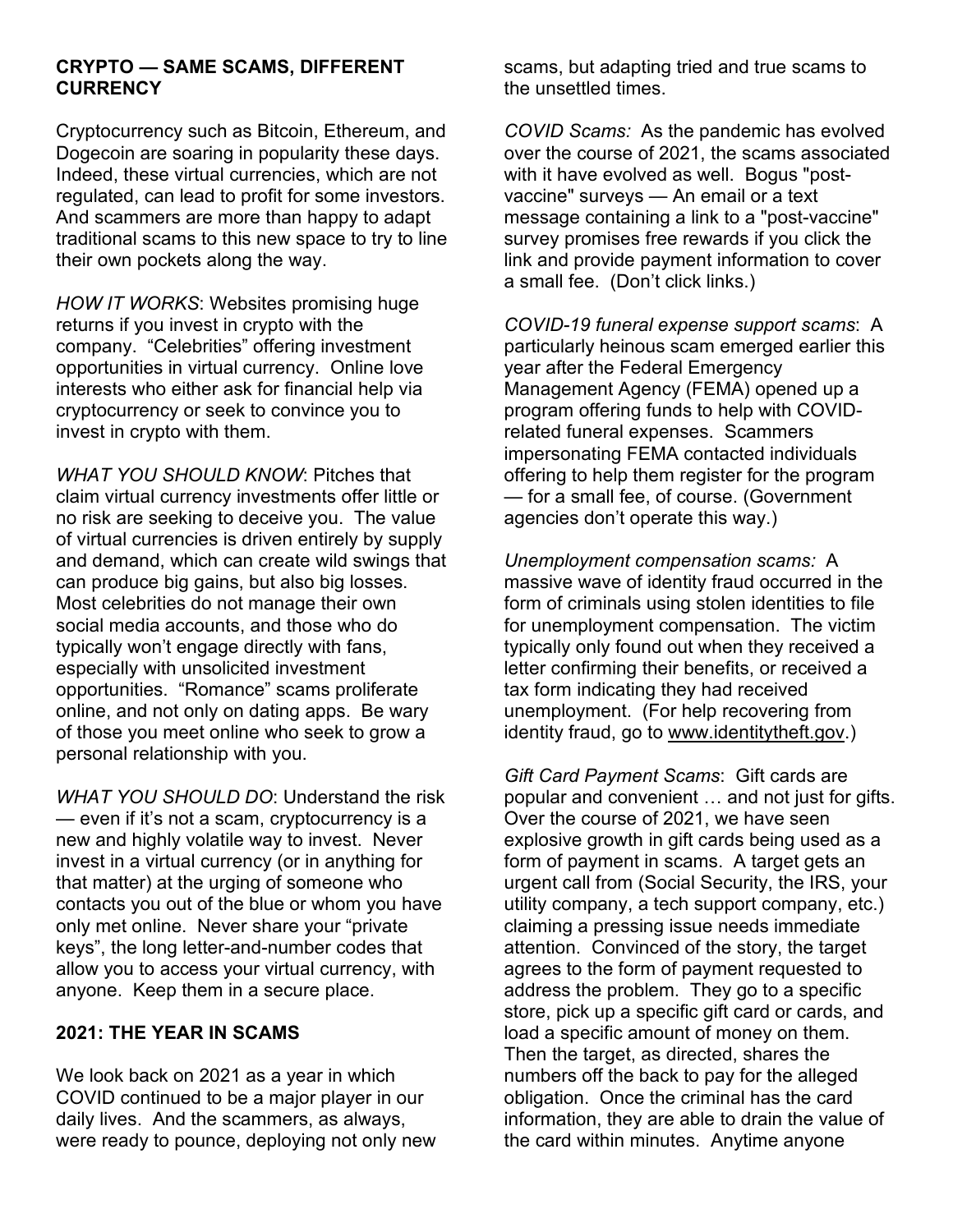seeks payment for anything with a gift card, it is a scam — full stop.

*Amazon Impostor Scams:* Impostor scams are on the rise, and in 2021, impostors posing as Amazon have been among the most common. The target receives a phone call alerting them of a suspicious charge on their Amazon account. If the target engages, the ploy could be anything from getting payment information, login credentials to their Amazon account, or even to convince the target to allow them to have remote access to their computer to "solve" an alleged problem. Know that Amazon will never ask you to disclose sensitive personal information or your login credentials. If you have an Amazon account, access it online or via your app to check for any problems; if you don't have an Amazon account, you have nothing to worry about.

#### **DON'T BE FOOLED BY A FAKE**

There's a fake letter being circulated by fraudsters that impersonates JPMorgan Chase and asks our clients or their business partners to change remittance instructions for ACH and wire transactions. It's a fraud attempt that will redirect payments to criminals—and this one in particular, looks very real. It happens; fraudsters fake a bank's letterhead (ours and other financial institutions) to trick clients and their business partners into changing payment instructions. This tactic—often used in business email compromise scams impersonates banks, vendors, even the client company itself. When a company employee is fooled by the fake communication, it can be very expensive if payments staff don't follow proper controls, especially callback procedures. Remember, you're liable for payments released by your authorized persons. Protect yourself and your organization; always use strong callback validation procedures, and make sure your vendors and business partners do as well. Learn more about callback procedures in our Guide to Business Email Compromise Prevention or contact your relationship team for more information.

#### **THAT "AMAZING" INVESTMENT OPPORTUNITY SOUNDS TOO GOOD TO BE TRUE. IS IT?**

We've all received the pitch — that one investment opportunity that sounds just too good to pass up. But 99.99% of the time, passing it up is exactly the right thing to do. Investment fraud siphons billions of dollars from investors every year. Here's how to spot a phony investment opportunity coming your way.

*HOW IT WORKS*: You get an offer for a "once-in-a-lifetime" investment opportunity. There's always a catch — you have to act quickly or lose the amazing opportunity. You may see the investment pay off at the beginning, giving you confidence to stick with it.

*WHAT YOU SHOULD KNOW*: A pitch that uses phrases such as "incredible gains," "breakout stock pick" or "huge upside and almost no risk" suggests high risk and possible fraud, according to the U.S. Securities and Exchange Commission. The pressure to act now is the key: If the scammer can convince you to engage before you take the time to do any research or think more critically about the offer, they get your "investment" money. Early dividends in investment scams are a ploy to make you believe the investment is legitimate; often the money you receive is simply the scammer paying existing "investors" with money from new "investors." Investment scammers often target older adults, believing they may be more trusting or have more available assets — but anyone of any age can be a target.

*WHAT YOU SHOULD DO*: Be proactive: If you're interested in investing, do your research rather than react to a pitch from an ad, a phone call or other source. Investigate investment opportunities by learning as much as you can about the offering (whether stock in a company, gold coins, real estate or any other investment). The SEC offers a database to research publicly traded companies, and FINRA provides one to check the background of brokers. Have an exit strategy: Come up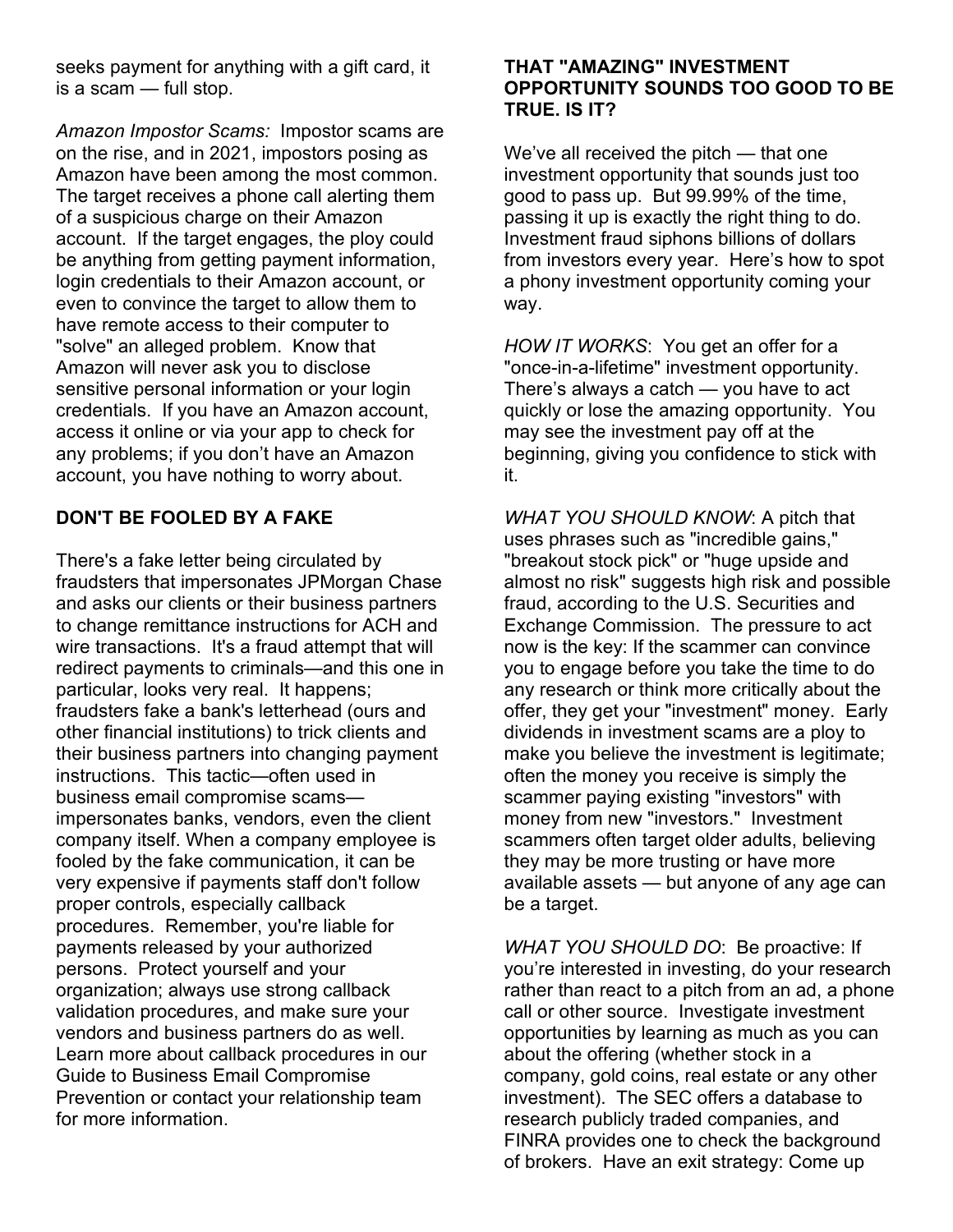with a line that makes it easy to end unwanted contact. Simply "No, thank you" and ending the conversation works!

#### **WE'RE ONLINE MORE THAN EVER … AND SCAMMERS ARE, TOO**

It's easier to be safe when you know what cyber-scam attempts to look for.

#### *HOW IT WORKS*:

*Phony websites*: Fake websites and bogus mobile apps have long been the territory of online shopping scams. More people than ever are shopping online since the start of the pandemic, and scammers have created more fake shopping destinations to keep up with demand.

*Phishing*: Emails, texts and instant messages abound, impersonating legitimate senders (like a bank, shipping company, retailer, charity, or friend, among others). The typical goal is to get you to click on a link to address a problem or learn about a free federal grant, or some other ruse. Increasingly, we are seeing fake emails from Amazon, claiming they need you to click on a link to verify a purchase made on your account.

*Spear-phishing*: When criminals have obtained someone's personal information (from social media, data breaches — even public records), they use it to make a targeted attack. Whereas scammers cast a wide net with phishing, spear-phishing targets an individual or organization.

*WHAT YOU SHOULD KNOW*: Fake websites and apps seek to lure us in, get us to pay for a product that never comes, or load malicious software on our devices to steal logins and passwords. Phishing relies on the criminal's ability to impersonate a trusted entity. Clicking on the provided link could lead to loading dangerous malware onto our device that can steal logins and passwords. It can also lead to identity fraud. Spear-phishing is often focused on businesses to obtain access to systems and confidential information, but it isn't limited to this. We also see it used in what we call, "Can you do me a favor?" scams. It might involve a scammer impersonating a leader of a faith community, for example, sending a quick email

or text to you as an active congregant and asking you to buy hundreds of dollars in gift cards for a family in need. He directs you to snap a pic of the front and back of the card and share it, with a commitment to reimburse you later. Only the criminal impersonator drains the cards as soon as you send the pictures (and the faith leader didn't know a thing about it).

*WHAT YOU SHOULD DO*: Engage your inner skeptic when looking at emails, texts and social media messages. Scammers are banking on getting us to act without first thinking things through. Set your device's operating systems and protective software to update automatically, so you don't miss out on changes that are intended to address vulnerabilities. Enable two-factor authentication everywhere it's offered; it confirms that you are indeed the person seeking to access a password protected site. With this, the site will require you to prove it's you by sending you a code by text, email or automated phone message, and having you enter that code before being able to access the site. This is intended to stop a criminal from accessing your account.

### **GET FREE AT-HOME COVID-19 TESTS**

Every home in the U.S. is eligible to order 4 free at-home COVID-19 tests. The tests are completely free. Orders will usually ship in 7- 12 days.

Order your tests now so you have them when you need them.

Request free at-home COVID tests online at **covidtests.gov**.

### **All crime is based on opportunity**. **You control your fate!**

Report any suspicious activity to the Police ASAP Crime Stop (602) 262-6151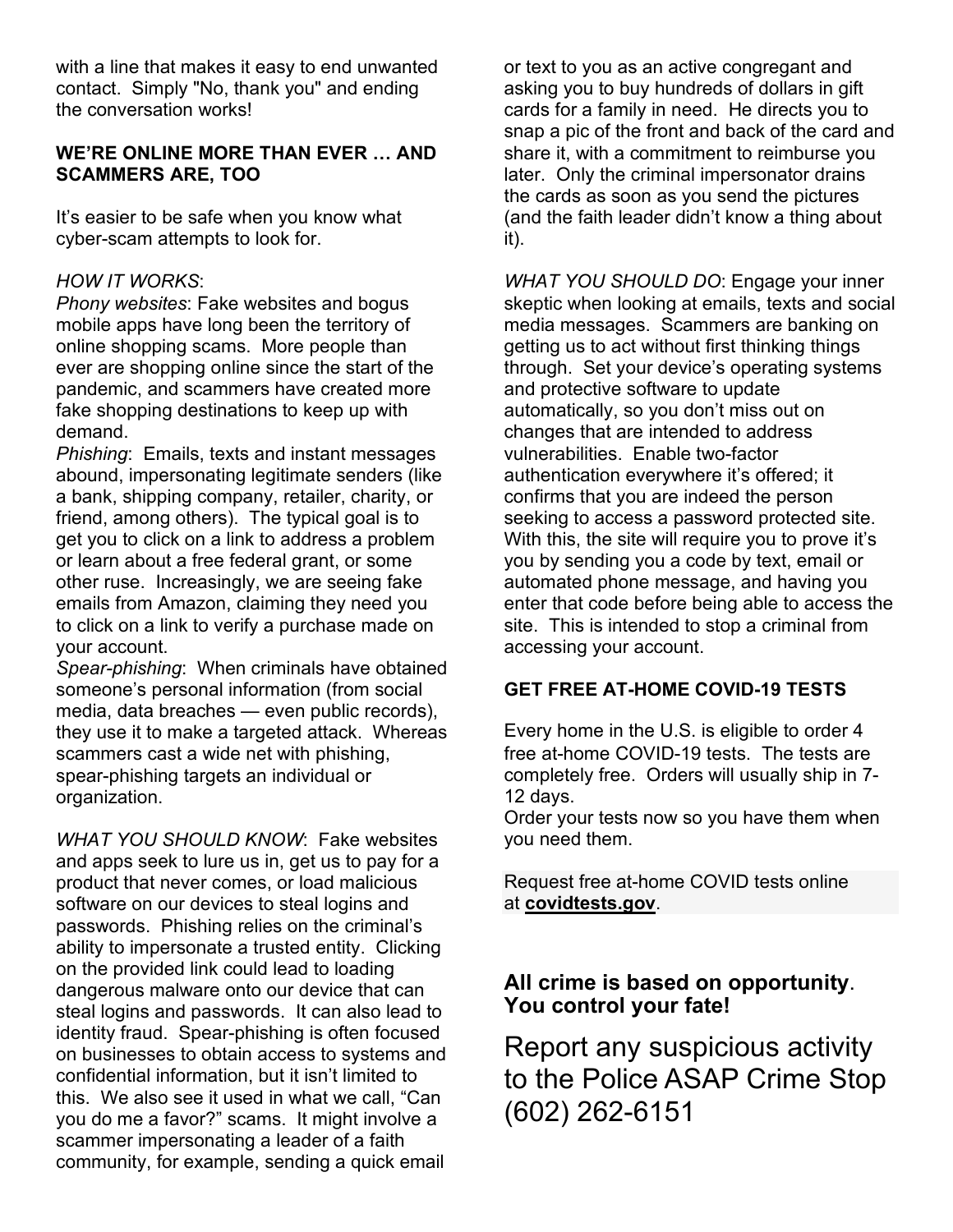### **KEEP YOUR PROPERTY WELL MAINTAINED – AVOID BLIGHT VIOLATIONS**

*This includes:* stray trash, weeds, dead landscaping, property perimeters including sidewalks, side yards and alley ways.

The spring rains have the flowers, trees and shrubbery growing well and looking very healthy. Unfortunately this has also helped the weeds to flourish in our yards, gardens, sidewalks, street curbs, driveways and alleys.



Did you know you are responsible for the areas around your property?

*When the zoning enforcement folks* come through our neighborhood, the most reported violations are in the areas around our property where some may think the city is responsible or maybe they think it is their neighbor's responsibility.

#### **You are responsible to keep clean the half of the alley that borders your back property! Also the sidewalk and half of the street area that borders your front yard!**

(This means stray trash and grass that grows in the cracks of the sidewalk and curbs.)

The yards that are between our homes are a shared responsibility with your neighbors… You are responsible for the half surrounding your home on both sides.

Please remember to clean out the weeds from around your home and especially in the alleys. *Overgrown weeds covering the items placed in alleys for trash pick-up do not get removed.* The trash collectors have enough work already.

As the *weeds begin to dry out* from the heat they *become a fire hazard*. These little brush fires spread quickly and can consume homes before the Fire Department can respond.



*262-6878* 

As we are a neighborhood in constant transition we all have new neighbors in our area. Please be kind and neighborly and find a nice way to inform them of their responsibility to prevent blight. Please be safe and remind your friends and neighbors to do the same.

Zoning enforcement is through *City of Phoenix Neighborhood Services Department*. You may contact them at *General Information – 602-262-7344* or *Neighborhood Preservation – 602-262-7844* Private Property, Right-of-Way Widths and Lot Dimensions -

Phoenix City Code Chapter 39, Sec. 39-7D

Property owners are responsible for keeping their properties, and the adjacent rights of way, free of dead or dried vegetation (weeds, tall grass, tumbleweeds, shrubs, trees, palm fronds, etc.). All dead or dried vegetation must be removed and disposed of properly. Property owners are also responsible for assuring that grass and weeds on their property and in the adjacent rights of way do not exceed six inches in height.





**Career Success Schools – STEM Academy and Principal Dameon Blair**  for hosting our Neighborhood meetings.